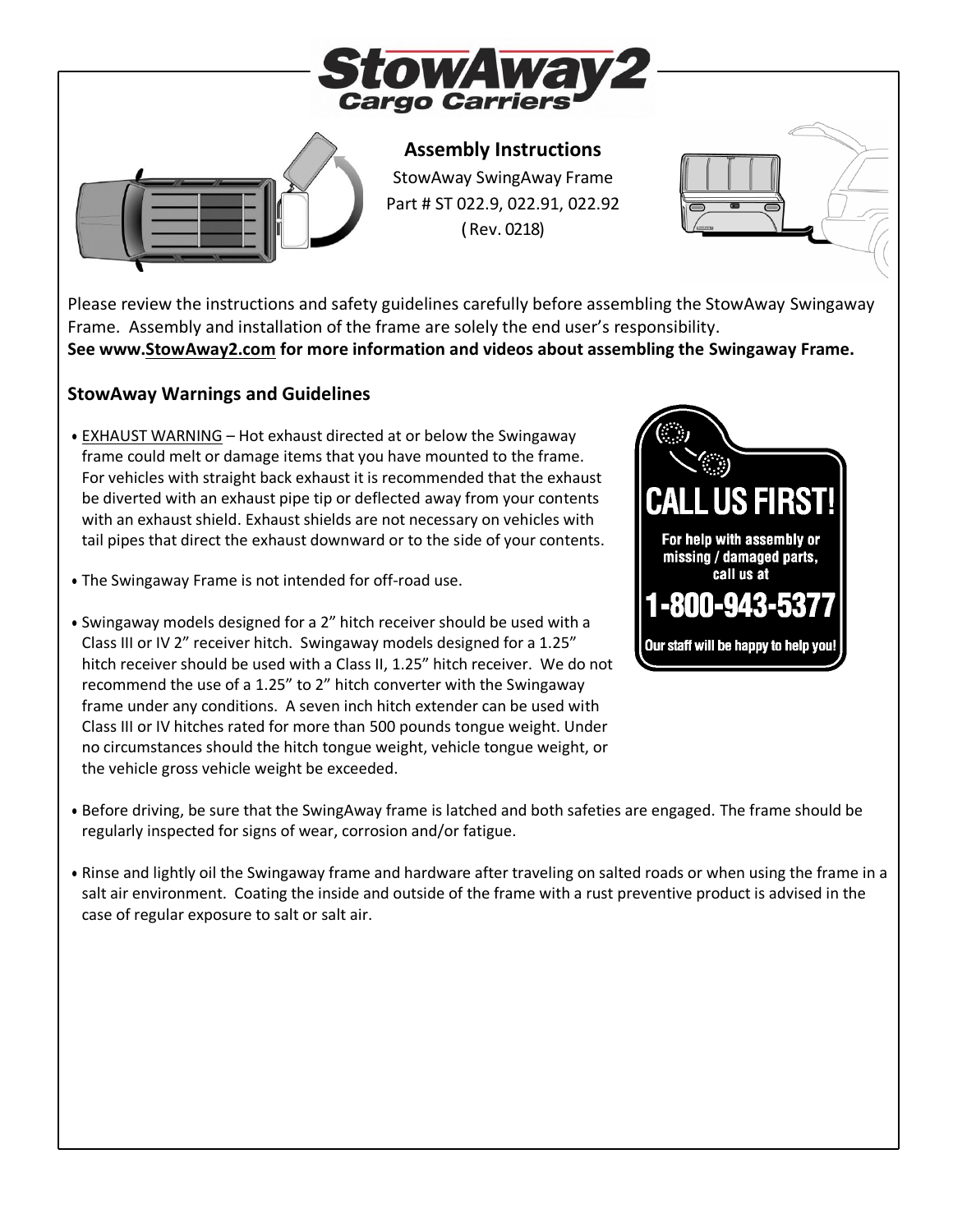

## **SwingAway Frame**

- 1. Swing Arm
- 2. Bent Hitch bar



## **Hardware Kit**

- 1 ¾" Pivot Bolt
- 4 Flat Washers for Pivot Bolt
- 1 ¾" Nylok Lock Nut for Pivot Bolt
- 1 Hitch Pin (Not included if hitch lock is ordered)
- 1 Hitch Tightener



# **Tools Required for Assembly**

Two large adjustable end wrenches or socket wrenches with 9/16" and 1 1/8" sockets.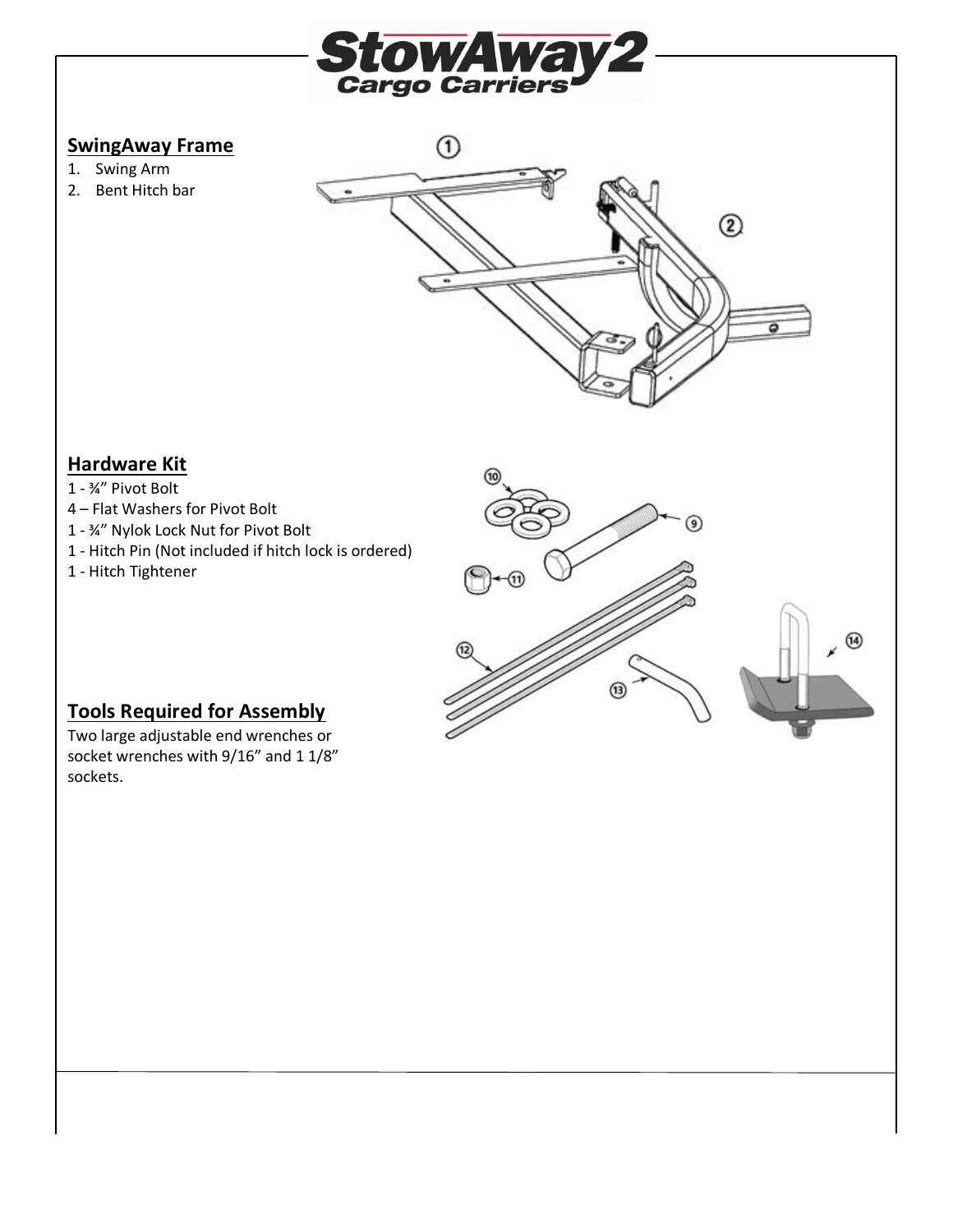

## **1. Assembling the Frame**

- Slide the Bent Hitch Bar into your vehicle's trailer hitch until the hitch pin holes are aligned (Fig 1). Locate the Hitch Pin or Hitch Lock from the hardware kit and insert the pin into the hitch. The hitch tightener need not be installed at this time unless you plan to use the Swingaway frame immediately.
- Fit the swing arm yoke over the point of rotation on the hitch bar (Fig 2). Position two pivot bolt washers (Fig 3), one on top of the yoke and one between the yoke and bar, then insert the pivot bolt though the yoke and the hitch bar. Insert the third washer the yoke and bar (grease washer and tap into place if it is tight) before pushing the pivot bolt through the bottom of the yoke. Add the fourth washer to the end of the pivot bolt after the bolt is all the way through. Hand tighten the nylok lock nut onto the pivot bolt until you feel resistance, then with two large wrenches, tighten the nut all the way to the bottom of the yoke. Note, it is normal for the nylok to require firm pressure when being tightened.
- Test the frame to ensure that the Swing Arm swings freely.
- Close the swing arm until the plunger pin engages and holds the frame closed. The frame has been welded so that the spear comes in at or just above the latch hole when swung closed. If your spear comes in high, add your gear box or rack to the frame, load it, and swing it closed again. If necessary, push down firmly on the end of your gear box or rack when closing the frame. Once loaded and latched your frame will slowly conform to the closed position. For questions, watch the assembly video on our website.







Fig 2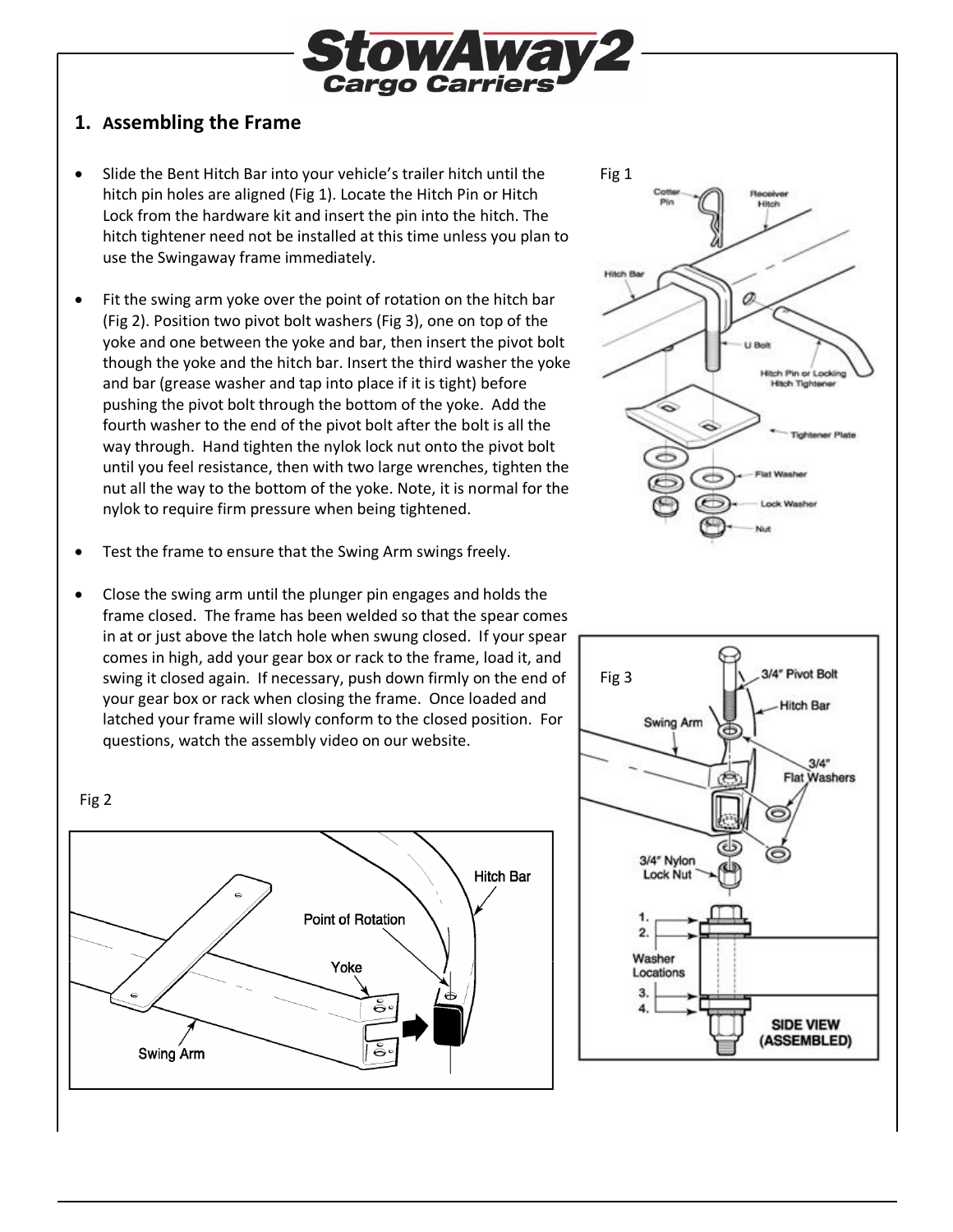

## **Using the Swingaway Frame**

- 1. The SwingAway frame is equipped with a latch, a threaded safety and a secondary safety. To close the frame, swing it closed until the latch engages. Tighten the primary T-Bolt safety fully until the T-Bolt washer is flush to the frame. Be sure that the threads are properly aligned when tightening the bolt. Drop the secondary safety into place at the pivot point.
- 2. To open the frame remove both safeties, pull up on the orange plunger pin and swing the frame open.
- 3. The SwingAway frame may be locked at 90 degrees from the vehicle by inserting the secondary safety pin into hole at the pivot point. Care should be taken when swinging the frame open near traffic or on an incline. Your gear should be loaded with the frame in the closed position if possible.
- 4. The frame includes four holes for mounting a gear box or rack to the frame with 3/8" bolts, washers and nuts.